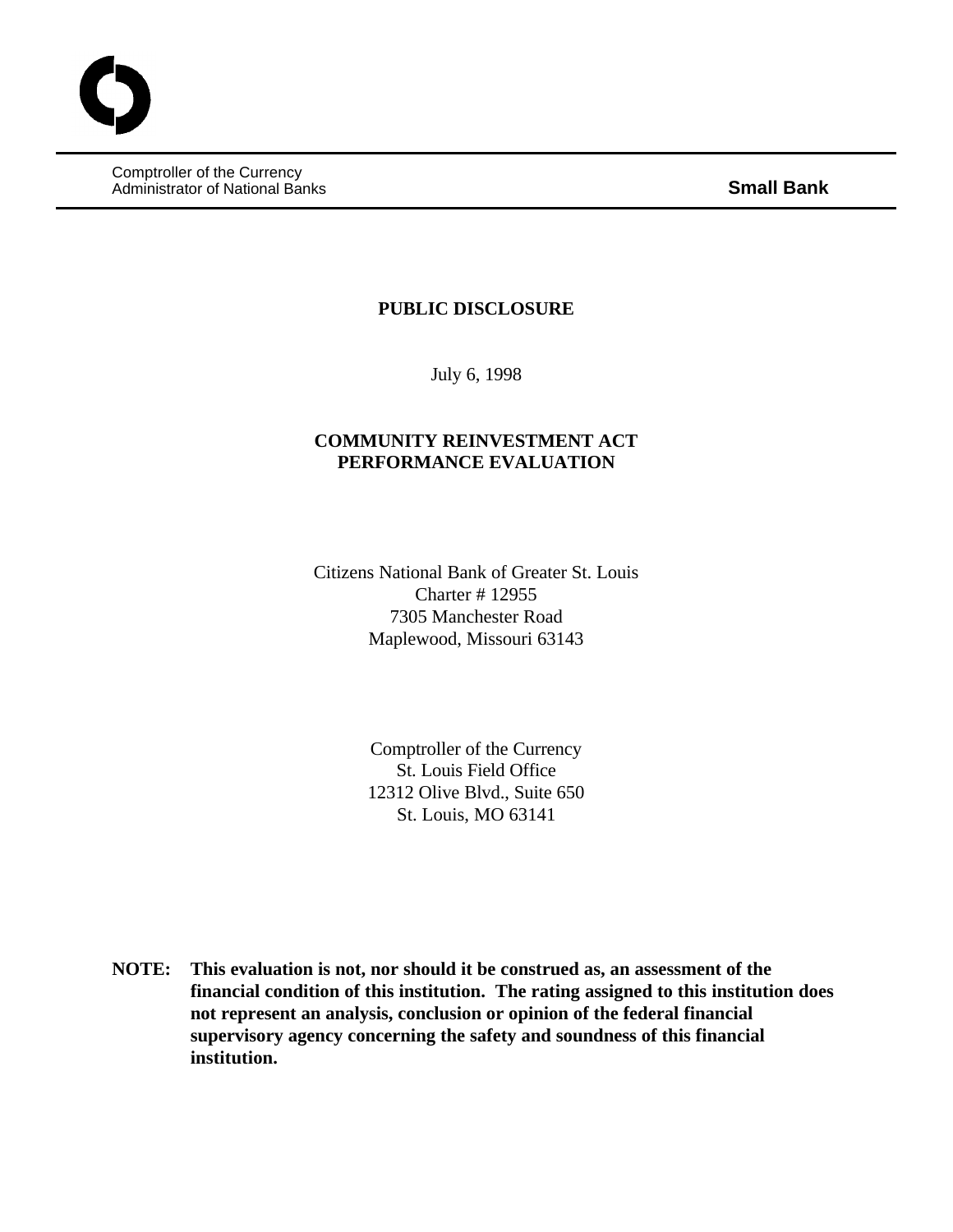### **GENERAL INFORMATION**

*The Community Reinvestment Act (CRA) requires each federal financial supervisory agency to use its authority when examining financial institutions subject to its supervision, to assess the institution's record of meeting the credit needs of its entire community, including low- and moderate-income neighborhoods, consistent with safe and sound operation of the institution. Upon conclusion of such examination, the agency must prepare a written evaluation of the institution's record of meeting the credit needs of its community.* 

*This document is an evaluation of the Community Reinvestment Act (CRA) performance of Citizens National Bank of Greater St. Louis, Maplewood, Missouri, prepared by the Office of the Comptroller of the Currency, the institution's supervisory agency, as of July 6, 1998. This evaluation is based on information since the last CRA examination dated <i>July 27, 1995. The agency rates the CRA performance of an institution consistent with the provisions set forth in Appendix A to 12 CFR Part 25.*

## **INSTITUTION'S CRA RATING:** This institution is rated **Satisfactory**.

- < The level of lending to borrowers of different income levels and businesses of different sizes is reasonable based on our review of commercial, used auto and truck, and residential real estate loans.
- $\triangleright$  The geographic distribution of loans reflects a reasonable dispersion throughout the assessment area.
- < The bank's loan-to-deposit ratio exceeds the loan-to-deposit ratios of similarly situated area banks.
- < A majority of loans are extended in the bank's assessment area.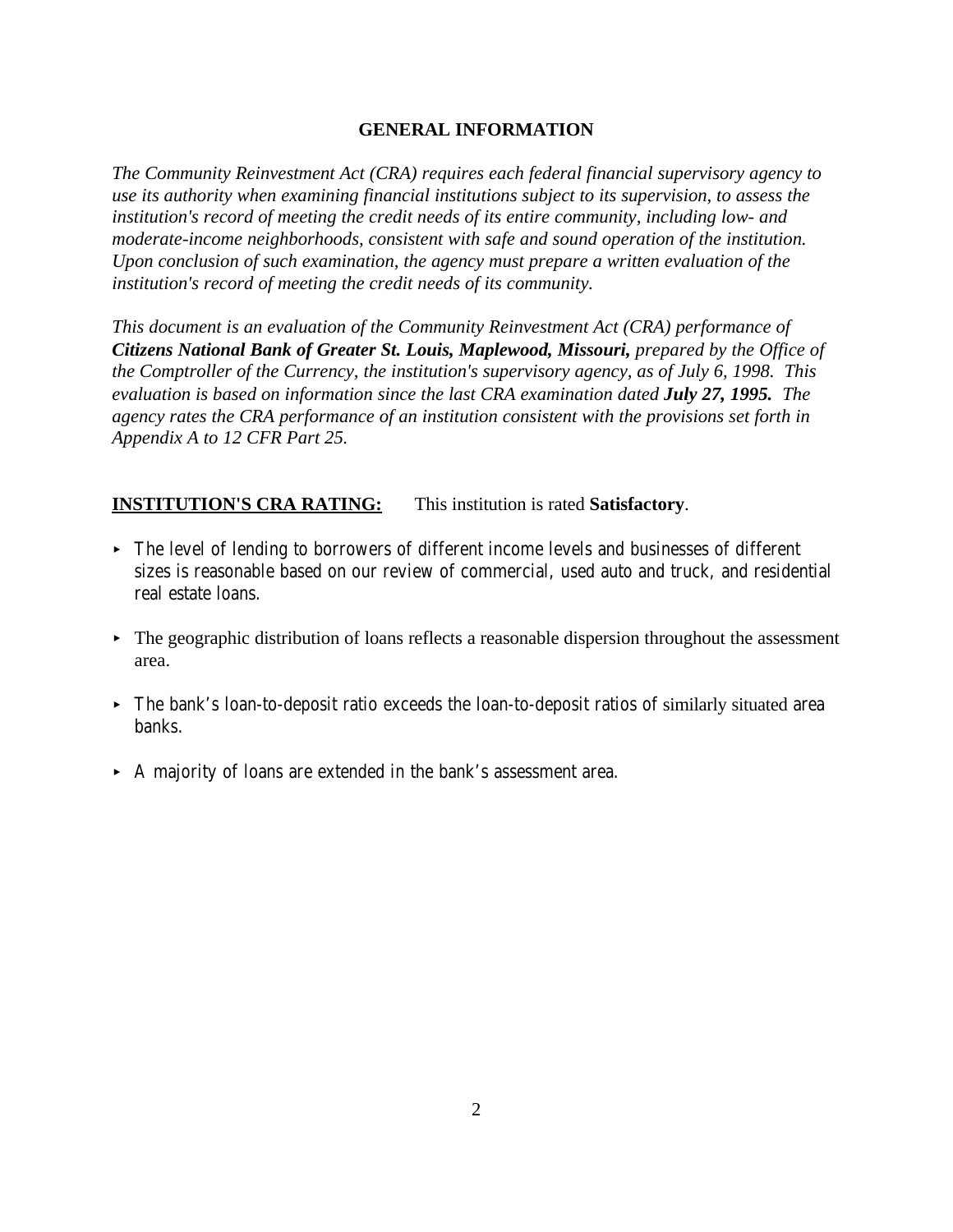#### **DESCRIPTION OF INSTITUTION**

Citizens National Bank of Greater St. Louis (Citizens), headquartered in Maplewood, Missouri, had total assets of \$243 million as of March 31, 1998. It is wholly owned by Cardinal Bancorp, Inc., a one-bank holding company, located in Maplewood, Missouri. Citizens serves its community through five banking offices located in the Missouri communities of Maplewood, Florissant, Affton, Maryland Heights, and St. Charles County.

Citizens offers a full range of retail and commercial banking products. As of March 31, 1998, the loan portfolio represented 80% of total assets. As the graph illustrates, commercial and commercial real estate loans represent almost half of the loan portfolio. The bank's commercial lending efforts have focused on middle market businesses. The bank also has a mortgage banking department and sells loans to several investors.

No financial or legal constraints impede the bank's ability to meet community credit needs. The bank's prior CRA rating, dated July 27, 1995, was "Outstanding Record of Meeting Community Credit Needs."

#### **DESCRIPTION OF ASSESSMENT AREA**

Citizens has designated portions of St. Louis City, St. Louis County, St. Charles County, and Jefferson County as its assessment area. This assessment area contains 181 contiguous census tracts (CTs). Of these CTs, 2 are low income, 15 are moderate income, 90 are middle income, and 74 are upper income.

The assessment area consists of whole CTs where Citizens has its main office and branches, as well as the surrounding areas where the bank has originated a substantial portion of its loans. The assessment area meets the requirements of the regulation and no low- or moderate-income areas were arbitrarily excluded.

The 1990 Census Median Family Income for the St. Louis Multi-state MSA was \$37,995. The 1998 HUD estimate for the St. Louis Multi-state MSA Median Family Income is \$51,000. Census information on family incomes aggregated for all CTs in the assessment area shows that 11% of the families were in low-, 15% were in moderate-, 25% were in middle-, and 49% were in upper-income levels.



# **Loan Portfolio Composition**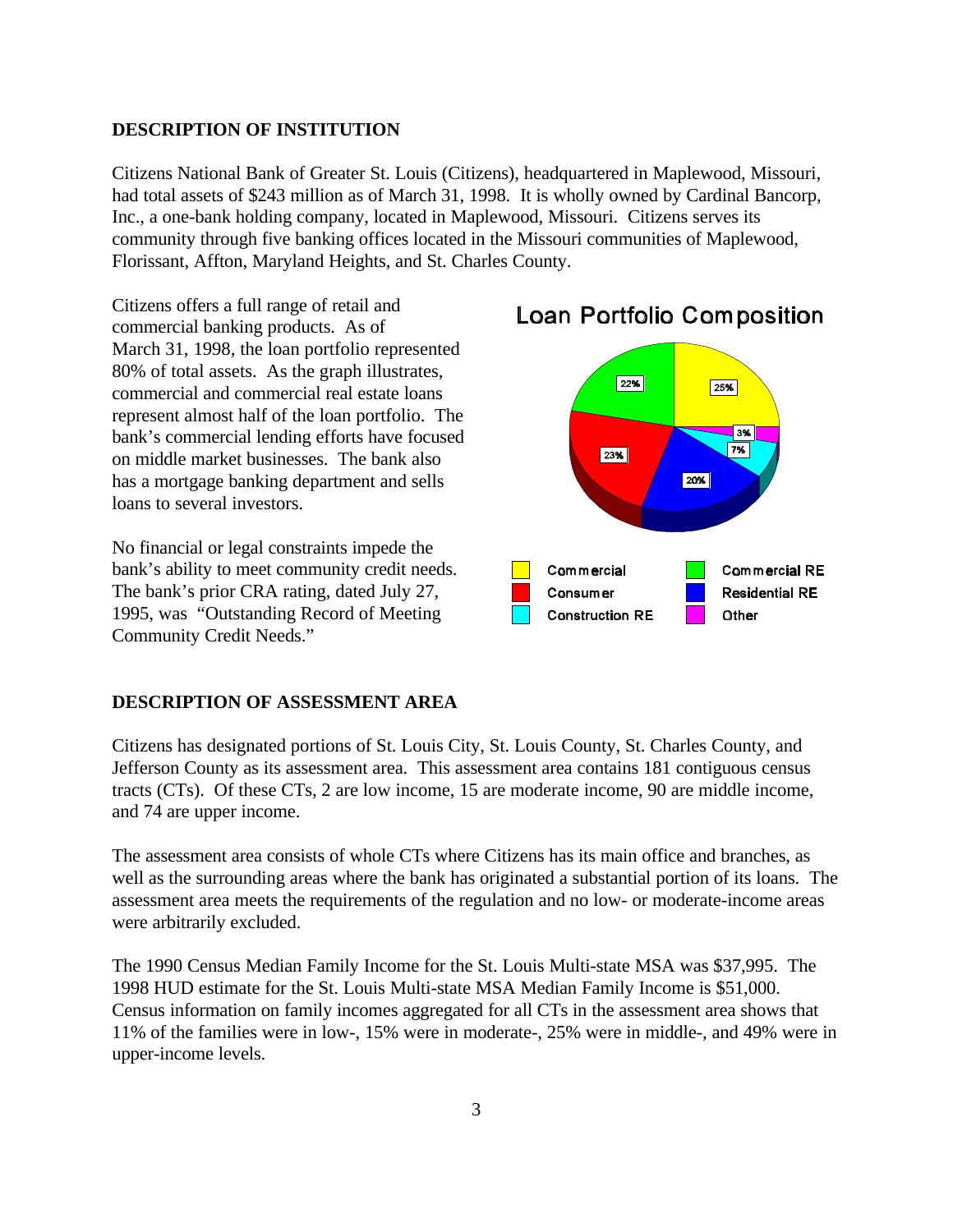For the analysis contained in this report, low income is defined as income that is less than 50% of the 1998 St. Louis Multi-state MSA Median Family Income. Moderate income is defined as income that is at least 50% but less than 80% of the 1998 St. Louis Multi-state MSA Median Family Income. Middle income is at least 80% but less than 120% of the 1998 St. Louis Multistate MSA Median Family Income. Upper income is income that is 120% or more of the 1998 St. Louis Multi-state MSA Median Family Income.

The area's economy is stable with the telecommunications, financial services, health care services, transportation, and automobile manufacturing industries providing a substantial number of the area's jobs. The May 1998 unemployment rates for St. Louis City, St. Louis County, St. Charles County, and Jefferson County are 7.8%, 3.4%, 2.9%, and 4.0%, respectively. These figures compare reasonably to the state of Missouri and U.S. unemployment rates, which are both at 4.2%.

Strong competition is provided by several financial institutions, including regional bank branches, located within close proximity to the main office.

During this evaluation, we reviewed information obtained through many community contacts made by representatives of the Comptroller of the Currency, Federal Reserve Banks, Federal Deposit Insurance Corporation, and Office of Thrift Supervision during 1997 and year-to-date 1998. We also visited a local community organization during this review. Identified community credit needs are related to housing and small businesses.

#### **CONCLUSIONS WITH RESPECT TO PERFORMANCE CRITERIA**

### **Lending to Borrowers of Different Income Levels and to Businesses and Farms of Different Sizes:**

The bank demonstrates satisfactory performance. We reviewed 25% of all commercial loans extended September 1997 through December 1997. We also reviewed 25% of all used auto and truck loans extended November 1997 through December 1997. These product types were selected because they are primary product lines. Commercial credits comprise the largest portion of the loan portfolio on a dollar basis, and used auto and truck loans comprise the largest portion of the loan portfolio on a number basis. We also reviewed residential real estate loans originated in 1997 because Home Mortgage Disclosure Act (HMDA) reports were readily available.

The bank's distribution of small business loans based on revenue size of the business shows low penetration to businesses of different sizes. The following table illustrates that Citizens originated 41% of the number of its commercial loans to businesses with annual revenues less than \$1 million, and 59% to businesses with annual revenues over \$1 million. This compares unfavorably to assessment area demographics which indicate that 86% of businesses have revenues of \$1 million or less.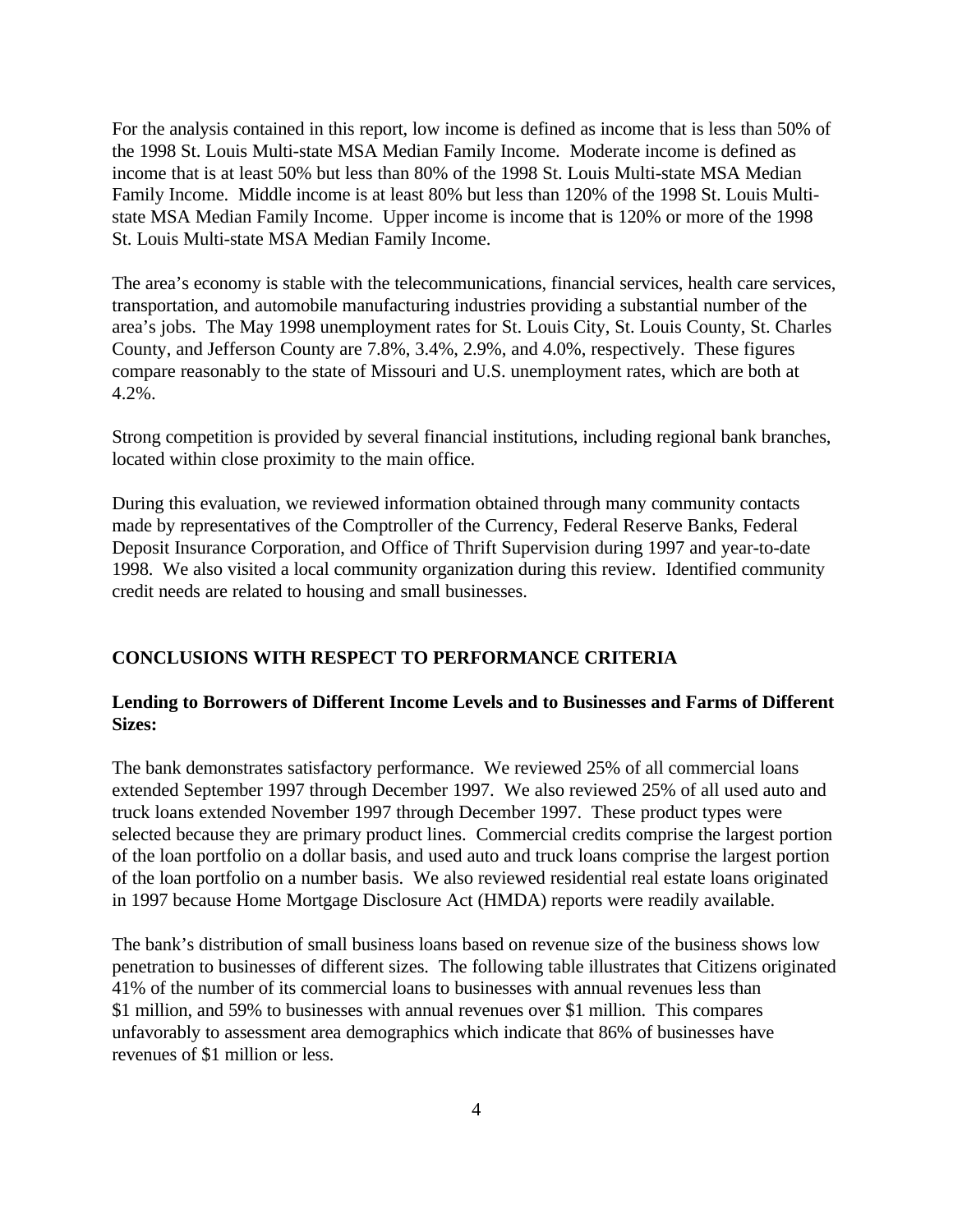|              | Under<br>\$100M |    | \$100M-<br>\$250M |       | \$250M-<br>\$500M |     | \$500M-<br>\$1MM |    | Over<br>\$1MM |     |
|--------------|-----------------|----|-------------------|-------|-------------------|-----|------------------|----|---------------|-----|
|              |                 | 2% | 4                 | 9%    |                   | 17% |                  | 3% | 27            | 59% |
| (000's)<br>Φ | 26              | 0% | 155               | $1\%$ | 284               | 3%  | 364              | 4% | 9,966         | 92% |

 **Distribution by Business Revenue Size Commercial Loans Originated September 1997 Through December 1997** 

Citizen's distribution of used auto/truck loans and HMDA reportable loans to borrowers of different income levels demonstrates excellent penetration to borrowers of all income levels. The bank's distribution to low- and moderate-income level individuals exceeds the demographic composition of the assessment area.

| <b>Income</b><br><b>Levels</b> | # of Loans | $%$ By #<br>of Loans | Loan \$<br>(000's) | $%$ of<br>Loan \$ | $%$ of<br><b>Families by</b><br><b>Income Level</b> |
|--------------------------------|------------|----------------------|--------------------|-------------------|-----------------------------------------------------|
| Low Income                     | 11         | 19%                  | 62                 | 12%               | 11%                                                 |
| Moderate Income                | 21         | 36%                  | 214                | 42%               | 15%                                                 |
| Middle Income                  | 15         | 26%                  | 108                | 21%               | 25%                                                 |
| <b>Upper Income</b>            | 11         | 19%                  | 126                | 25%               | 49%                                                 |

**Distribution by Borrower Income Level Used Auto and Truck Loans**

# **Distribution by Borrower Income Level HMDA Reportable Loans**

| <b>Income</b><br><b>Levels</b> | # of Loans | % By#<br>of Loans | Loan \$<br>(000's) | $%$ of<br>Loan \$ | $%$ of<br><b>Families by</b><br><b>Income Level</b> |
|--------------------------------|------------|-------------------|--------------------|-------------------|-----------------------------------------------------|
| Low Income                     | 11         | 11%               | 233                | 4%                | 11%                                                 |
| Moderate Income                | 28         | 28%               | 1,349              | 24%               | 15%                                                 |
| Middle Income                  | 34         | 33%               | 1,412              | 26%               | 25%                                                 |
| <b>Upper Income</b>            | 29         | 28%               | 2,563              | 46%               | 49%                                                 |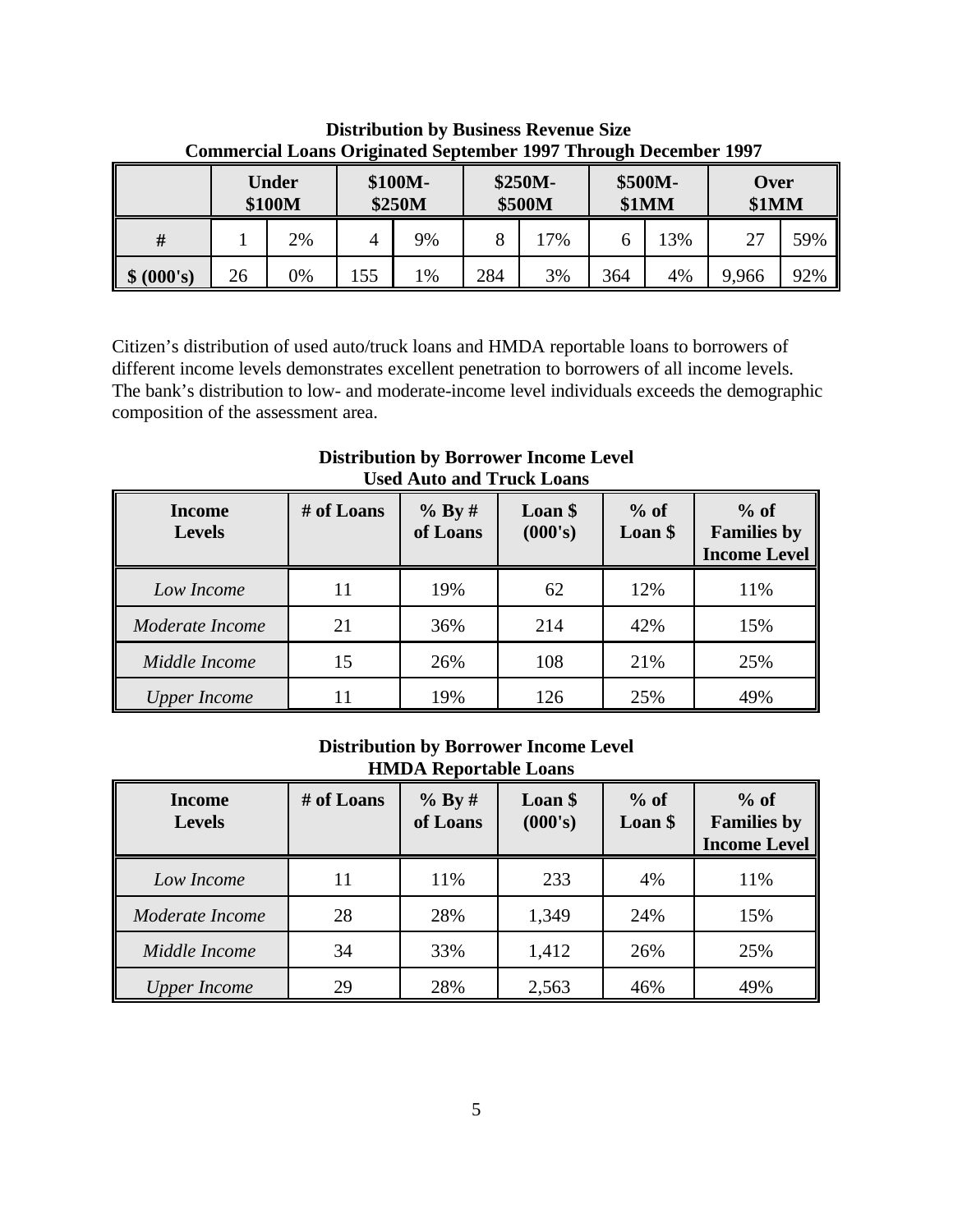# **Geographic Distribution of Loans:**

The geographic distribution of loans is satisfactory. Our review of all commercial, used auto/truck, and residential real estate loans originated in 1997 revealed the distribution of loans reflects reasonable dispersion throughout the assessment area.A summary of these findings is presented in the following tables.

| <b>Income</b><br><b>Characteristic of</b><br>CTs | $#$ of<br>Loans | % By #<br>of Loans | Loan \$<br>(000's) | $%$ of<br>Loan \$ | % of Businesses<br>per Tract |
|--------------------------------------------------|-----------------|--------------------|--------------------|-------------------|------------------------------|
| Low<br>Income $(a)$                              | 1               | 0%                 | 5                  | 0%                | 1%                           |
| Moderate<br>Income $(b)$                         | $\overline{4}$  | 1%                 | 884                | 3%                | 5%                           |
| Middle/Upper<br>Income $(c)/(d)$                 | 446             | 99%                | 26,579             | 97%               | 94%                          |
| Total                                            | 451             | 100%               | 27,468             | 100%              | 100%                         |

#### **Geographic Distribution Commercial Loans Originated in 1997**

### **Geographic Distribution Used Auto and Truck Loans**

| <b>Income</b><br><b>Characteristic of</b><br><b>CTs</b> | $#$ of<br>Loans | % By #<br>of Loans | Loan \$<br>(000's) | $%$ of<br>Loan \$ | % of Families by<br><b>Income Level of</b><br><b>Tract</b> |
|---------------------------------------------------------|-----------------|--------------------|--------------------|-------------------|------------------------------------------------------------|
| Low<br>Income $(a)$                                     |                 | 0%                 | 5                  | 0%                | 0%                                                         |
| Moderate<br>Income $(b)$                                | 89              | 6%                 | 653                | 5%                | 4%                                                         |
| Middle/Upper<br>Income $(c)/(d)$                        | 1,423           | 94%                | 12,962             | 95%               | 96%                                                        |
| Total                                                   | 1,513           | 100%               | 13,620             | 100%              | 100%                                                       |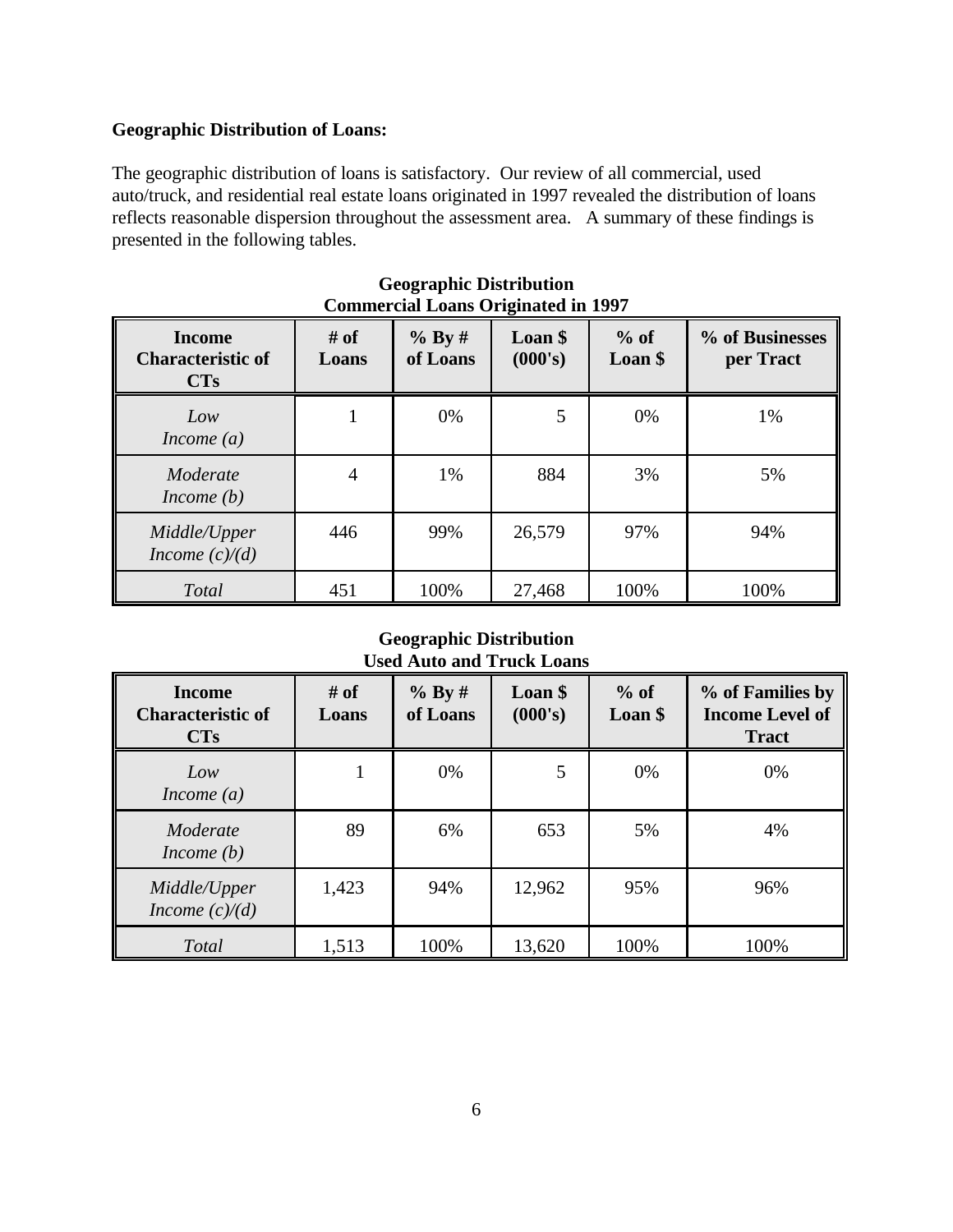| Residential Real Estate Loans                    |               |                      |                    |                   |                                                         |  |
|--------------------------------------------------|---------------|----------------------|--------------------|-------------------|---------------------------------------------------------|--|
| <b>Income</b><br><b>Characteristic of</b><br>CTs | # of<br>Loans | $%$ By #<br>of Loans | Loan \$<br>(000's) | $%$ of<br>Loan \$ | % of Owner<br><b>Occupied Units</b><br><b>Per Tract</b> |  |
| Low Income $(a)$                                 |               | 0%                   |                    | 0%                | 0%                                                      |  |
| Moderate Income (b)                              | 5             | 5%                   | 146                | 3%                | 3%                                                      |  |
| Middle Income $(c)$                              | 57            | 56%                  | 2,202              | 39%               | 46%                                                     |  |
| Upper Income $(d)$                               | 40            | 39%                  | 3,209              | 58%               | 51%                                                     |  |
| Total                                            | 102           | 100%                 | 5,557              | 100%              | 100%                                                    |  |

# **Geographic Distribution Residential Real Estate Loans**

*(a) 2 low-income CTs in assessment area*

 *(b) 15 moderate-income CTs assessment area*

 *(c) 90 middle-income CTs in assessment area*

 *(d) 74 upper-income CTs in assessment area*

### **Loan-to-Deposit Ratio:**

The bank's loan-to-deposit ratio exceeds the loan-to-deposit ratios of similarly situated area banks. Citizen's loan-to-deposit ratio was 89% as of March 31, 1998, and its average loan-todeposit ratio for the eleven quarters since the previous CRA evaluation was 86%. Five similarly situated area banks had loan-to-deposit ratios ranging from 58% to 74% as of March 31, 1998, and average ratios for the period ranging from 55% to 79%.

#### **Lending in the Assessment Area:**

Lending in the assessment area is satisfactory. A majority of the bank's commercial, used auto/truck, and residential real estate loans are within its assessment area. This conclusion is based on a review of all 1997 originations for these loan types.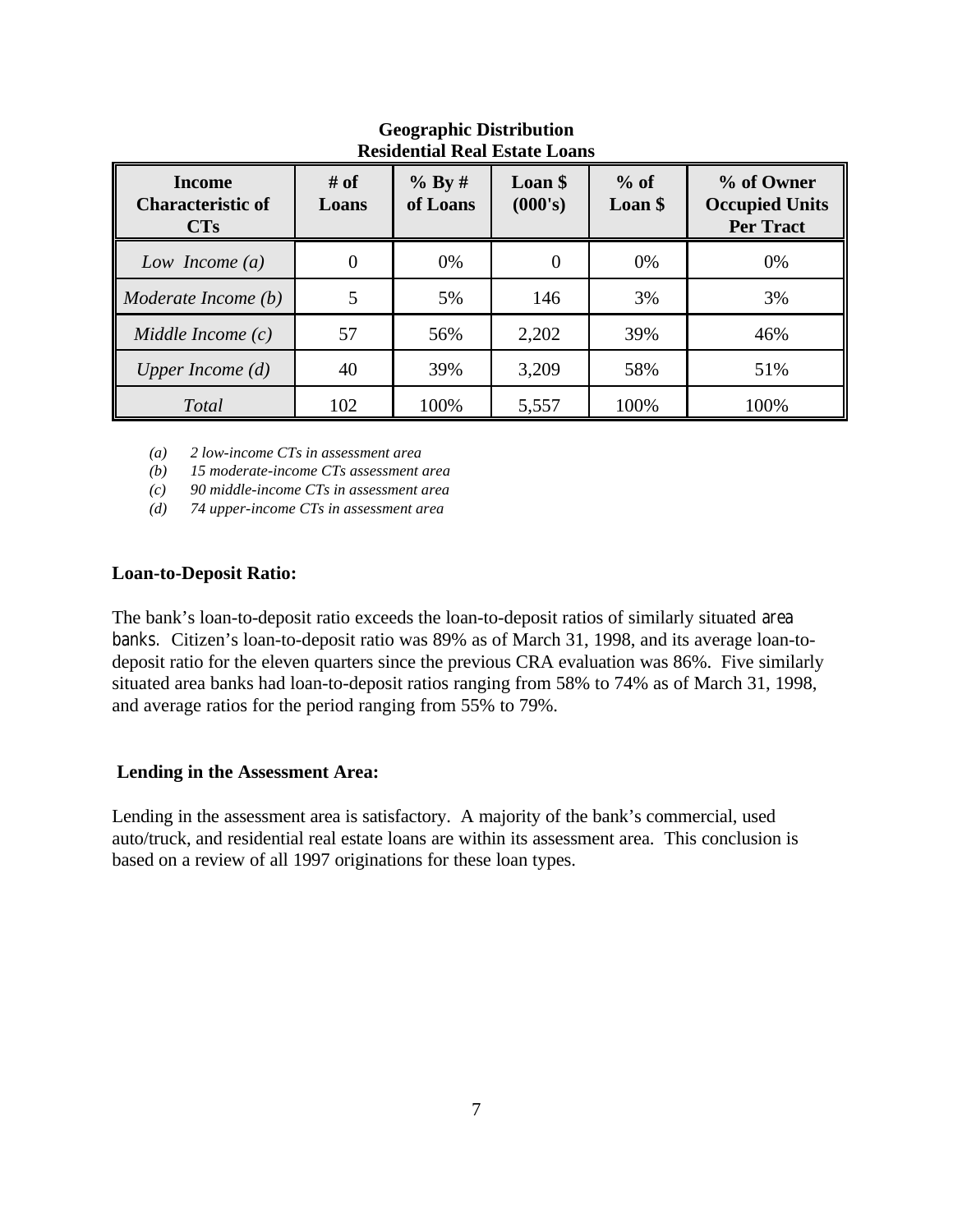| <b>Loan Type</b>                     | # of Loans<br>Originated<br>in the AA | $%$ by #<br>of Loan Type<br>in the AA | Loan $$ (000's)$<br><b>Originated</b><br>in the AA | $%$ by \$<br>of Loan Type<br>in the AA |
|--------------------------------------|---------------------------------------|---------------------------------------|----------------------------------------------------|----------------------------------------|
| <b>Commercial</b>                    | 326                                   | 72%                                   | 15,968                                             | 58%                                    |
| <b>Used Auto and</b><br><b>Truck</b> | 1,335                                 | 88%                                   | 11,668                                             | 86%                                    |
| <b>Residential RE</b>                | 102                                   | 67%                                   | 5,557                                              | 67%                                    |

**Loans by Number and Dollar Amount WITHIN Assessment Area (AA):**

### **Response to Complaints:**

No complaints were received since the prior CRA evaluation.

# **Compliance with Antidiscrimination Laws:**

In conjunction with the CRA evaluation, we performed a Fair Lending examination which included a review of the bank's compliance with the Equal Credit Opportunity Act and the Fair Housing Act. No violations of these antidiscrimination laws and regulations were identified.